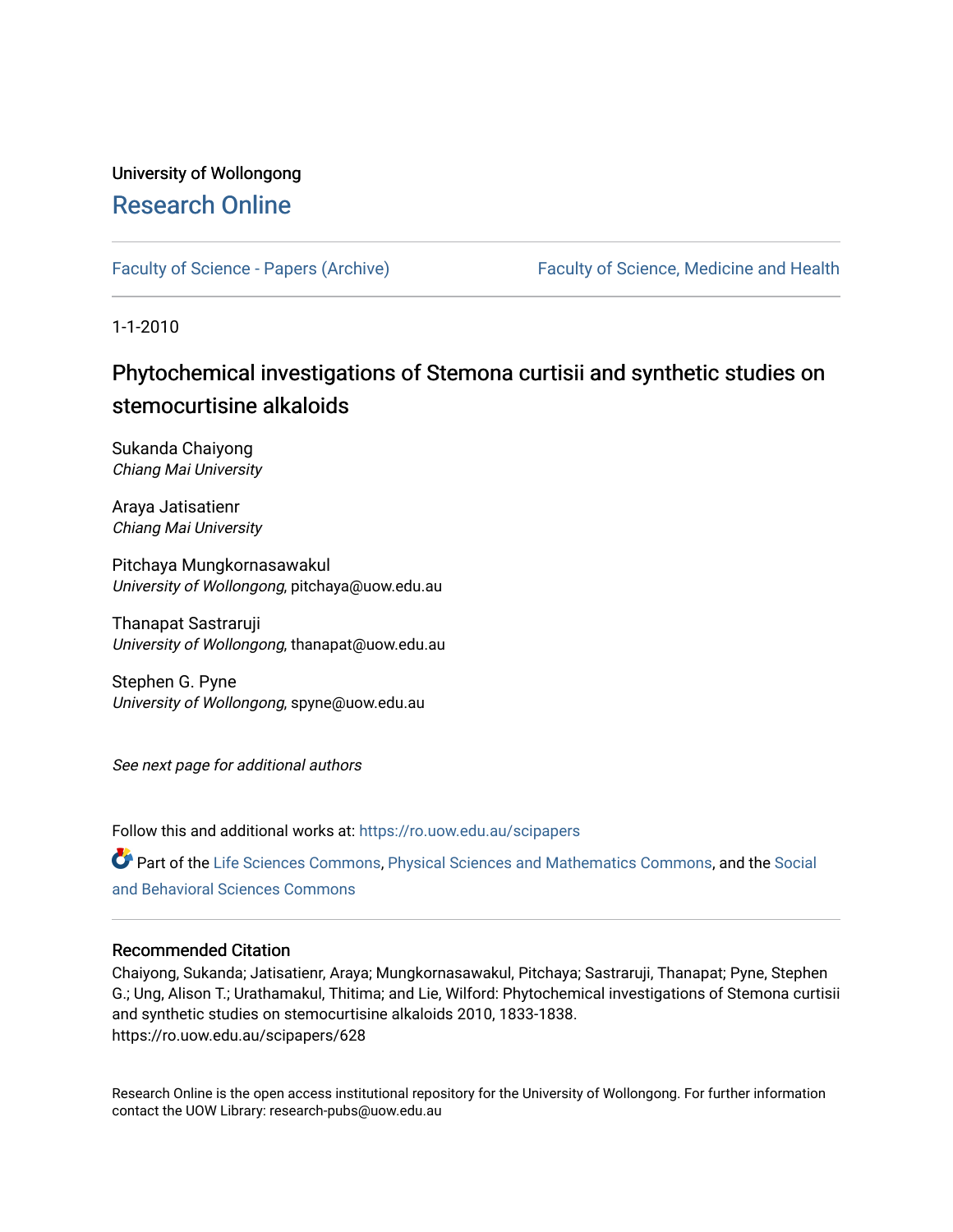# Phytochemical investigations of Stemona curtisii and synthetic studies on stemocurtisine alkaloids

# Abstract

The isolation of two new Stemona alkaloids, 1-hydroxyprotostemonine and stemocurtisine N-oxide, and a new benzofuran, stemofuran L, from the root extracts of Stemona curtisii is reported. The major known alkaloids from this plant extract, stemocurtisine, stemocurtisinol, and oxyprotostemonine, were also isolated along with oxystemokerrine N-oxide. The nonalkaloid components of this extract included a new benzofuran derivative, stemofuran L, the known stemofurans F, J, and K, dihydro-γ-tocopherol, and stigmasterol. Stemocurtisine and stemocurtisinol were converted to their respective N-oxides by oxidation. Stemocurtisine was converted to a tetracyclic derivative by oxidative cleavage of the γbutyrolactone ring, while stemocurtisinol gave a novel lactam derivative by oxidative cleavage of the C-4 side chain under basic conditions. The acetylcholinesterase inhibitory activities of some known and new alkaloids and their derivatives are also reported. All were 10−20 times less active as acetylcholinesterase inhibitors than the pyrrolo[1,2-a]azepine Stemona alkaloids stemofoline and 1′,2′-didehydrostemofoline. None of the stemofuran compounds showed significant antibacterial or antifungal activities.

# Keywords

stemona, phytochemical, curtisii, investigations, synthetic, studies, stemocurtisine, alkaloids, CMMB

### **Disciplines**

Life Sciences | Physical Sciences and Mathematics | Social and Behavioral Sciences

### Publication Details

Chaiyong, S., Jatisatienr, A., Mungkornasawakul, P., Sastraruji, T., Pyne, S. G., Ung, A. T., Urathamakul, T. & Lie, W. (2010). Phytochemical investigations of Stemona curtisii and synthetic studies on stemocurtisine alkaloids. Journal of Natural Products, 73 (11), 1833-1838.

# Authors

Sukanda Chaiyong, Araya Jatisatienr, Pitchaya Mungkornasawakul, Thanapat Sastraruji, Stephen G. Pyne, Alison T. Ung, Thitima Urathamakul, and Wilford Lie